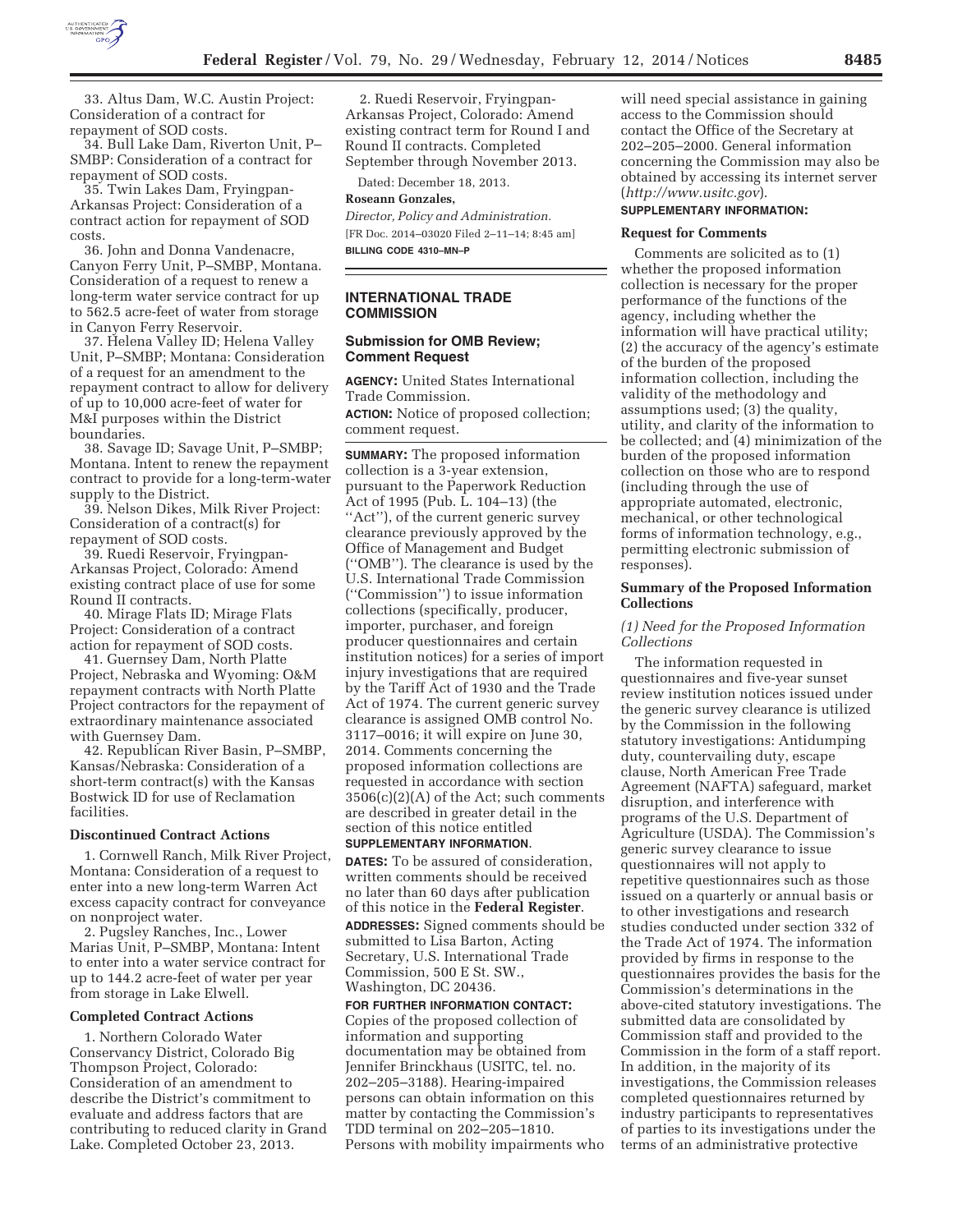order, the terms of which safeguard the confidentiality of any business proprietary or business confidential information. Representatives of interested parties also receive a confidential version of the staff report under the administrative protective order. Subsequent party submissions to the Commission during the investigative process are based, in large part, upon their review of the information collected. Included in the proposed generic clearance are the institution notices for the five-year sunset reviews of antidumping and countervailing duty orders and suspended investigations. Responses to the institution notices will be evaluated by the Commission and form much of the record for its determinations to conduct either expedited or full five-year sunset reviews of existing antidumping and countervailing duty orders.

### *(2) Information Collection Plan*

Questionnaires for specific investigations are sent to all identified domestic producers manufacturing the product(s) in question. Importer and purchaser questionnaires are also sent to all substantial importers/purchasers of the product(s). Finally, all foreign manufacturers of the product(s) in question that are represented by counsel are sent questionnaires, and, in addition, the Commission attempts to contact any other foreign manufacturers, especially if they export the product(s) in question to the United States. Firms receiving questionnaires include businesses, farms, and/or other forprofit institutions; responses by domestic firms are mandatory. The institution notices for the five-year sunset reviews are published in the **Federal Register** and solicit comment from interested parties (i.e., U.S. producers within the industry in question as well as labor unions or representative groups of workers, U.S. importers and foreign exporters, and involved foreign country governments).

### *(3) Description of the Information To Be Collected*

Although the content of each questionnaire will differ based on the needs of a particular investigation, questionnaires are based on longestablished, generic formats. Producer questionnaires generally consist of the following four parts: (part I) General questions relating to the organization and activities of the firm; (part II) data on capacity, production, inventories, employment, and the quantity and value of the firm's shipments and purchases from various sources; (part III) financial data, including income-and-loss data on the product in question, data on asset valuation, research and development expenses, and capital expenditures; and (part IV) pricing and market factors. (Questionnaires may, on occasion, also contain part V, an abbreviated version of the above-listed parts, used for gathering data on additional product categories.) Importer questionnaires generally consist of three parts: (part I) General questions relating to the organization and activities of the firm; (part II) data on the firm's imports and the shipment and inventories of its imports; and (part III) pricing and market factors similar to that requested in the producer questionnaire. Purchaser questionnaires generally consist of five parts: (part I) General questions relating to the organization and activities of the firm; (part II) data concerning the purchases of the product by the firm; (part III) market characteristics and purchasing practices; (part IV) comparisons between imported and U.S.-produced product; and (part V) actual purchase prices for specific types of domestic and subject imported products and the names of the firm's vendors. Foreign producer questionnaires generally consist of (part I) general questions relating to the organization and activities of the firm; (part II) data concerning the firm's manufacturing operations; and may include (part III) market factors. The notices of institution for the five-year sunset reviews include 11 specific requests for information that firms are to provide if their response is to be considered by the Commission.

## *(4) Estimated Burden of the Proposed Information Collection*

The Commission estimates that information collections issued under the requested generic clearance will impose an average annual burden of 173,094 burden hours on 4,929 respondents (i.e., recipients that provide a response to the Commission's questionnaires or the notices of institution of five-year sunset reviews). Table 1 lists the projected annual burden for each type of information collection for the July 2014–June 2017 period.

#### *(5) Minimization of Burden*

The Commission periodically reviews its investigative processes, including data collection, to reduce the information burden. Questionnaires clearly state that estimates are acceptable for certain items. They are designed in part with check-in type formats to simplify the response. The reporting burden for smaller firms is reduced in that the sections of the questionnaire that are applicable to their operations are typically more limited. Requests by parties to expand the data collection or add items to the questionnaire for specific investigations may not be accepted if the Commission believes such requests will increase the response burden while not substantially adding to the investigative record. Completed questionnaires have traditionally been returned to the Commission in paper form, however the Commission is promoting options for electronic submission. For example, the Commission provides the questionnaires on the Commission's Web site in a fillable Word format and has created a secure drop box which questionnaire respondents can use to securely upload completed questionnaires. The information provided in response to its notices of institution for the five-year sunset reviews is typically submitted in document form directly to the Office of the Secretary although it may be submitted to the Commission's Electronic Data Information System (EDIS) and Electronic Docket.

|--|

| Item                                                                                           | Producer<br>questionnaires | Importer<br>questionnaires | Purchaser<br>questionnaires | Foreign producer<br>questionnaires | Institution notices<br>for 5-year reviews | Total                  |
|------------------------------------------------------------------------------------------------|----------------------------|----------------------------|-----------------------------|------------------------------------|-------------------------------------------|------------------------|
| Number of respondents<br>Frequency of response<br>Total annual responses<br>Hours per response | 930<br>930<br>49           | 1,395<br>1.395<br>36       | .260<br>.260<br>25          | 1.116<br>1.116<br>39               | 228<br>228<br>10                          | 4,929<br>4.929<br>35.1 |
| Total hours                                                                                    | 45.570                     | 50.220                     | 31.500                      | 43.524                             | 2.280                                     | 173.094                |